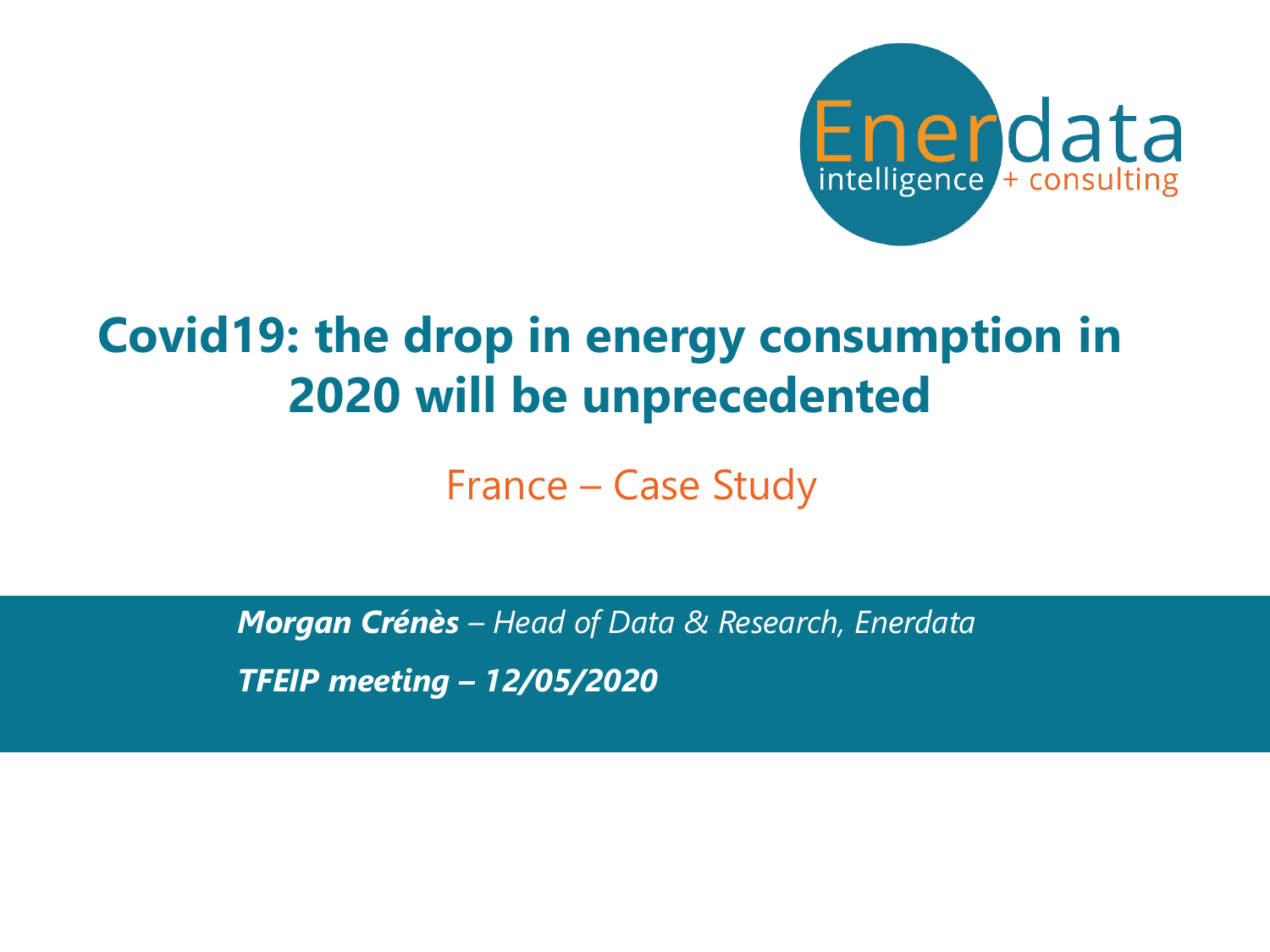This presentation is based from an **[Enerdata's publication](https://www.enerdata.net/publications/executive-briefing/covid-19-energy-consumption.html)** *by Carine Sebi, Professor and coordinator of the Chair Energy for society at Grenoble Ecole de Management and Morgan Crénès, Head of Data and Research*



Home / Publications / Executive Briefs / Covid19: the drop in energy consumption in 2020 will be unprecedented

### Covid 19: the drop in energy consumption in 2020 will be unprecedented

29 Apr 2020

**In** Share **V** Tweet **Recommend 8** 

#### A shock higher than the 1975 oil crisis - the French case

In recent days, the coronavirus health crisis has forced companies to operate in slow motion and people to stay home to work, leading to a significant drop in final energy consumption. In this analysis, we take a look at the situation in France.

Based on the first macroeconomic estimates available and the lessons learned from other periods of crisis, we estimate that the impact of two months of containment on final energy consumption in 2020 in France would have an effect higher to that observed during the last financial crisis in 2008 or the 1975 first oil shock.

In this article, we summarize the main scenarios on the evolution of energy consumption in 2020. This analysis has been prepared by Morgan Crenes, head of the Data & Research department at Enerdata, and Carine Sebi, Professor and coordinator of the Chair Energy for society at Grenoble Ecole de Management.

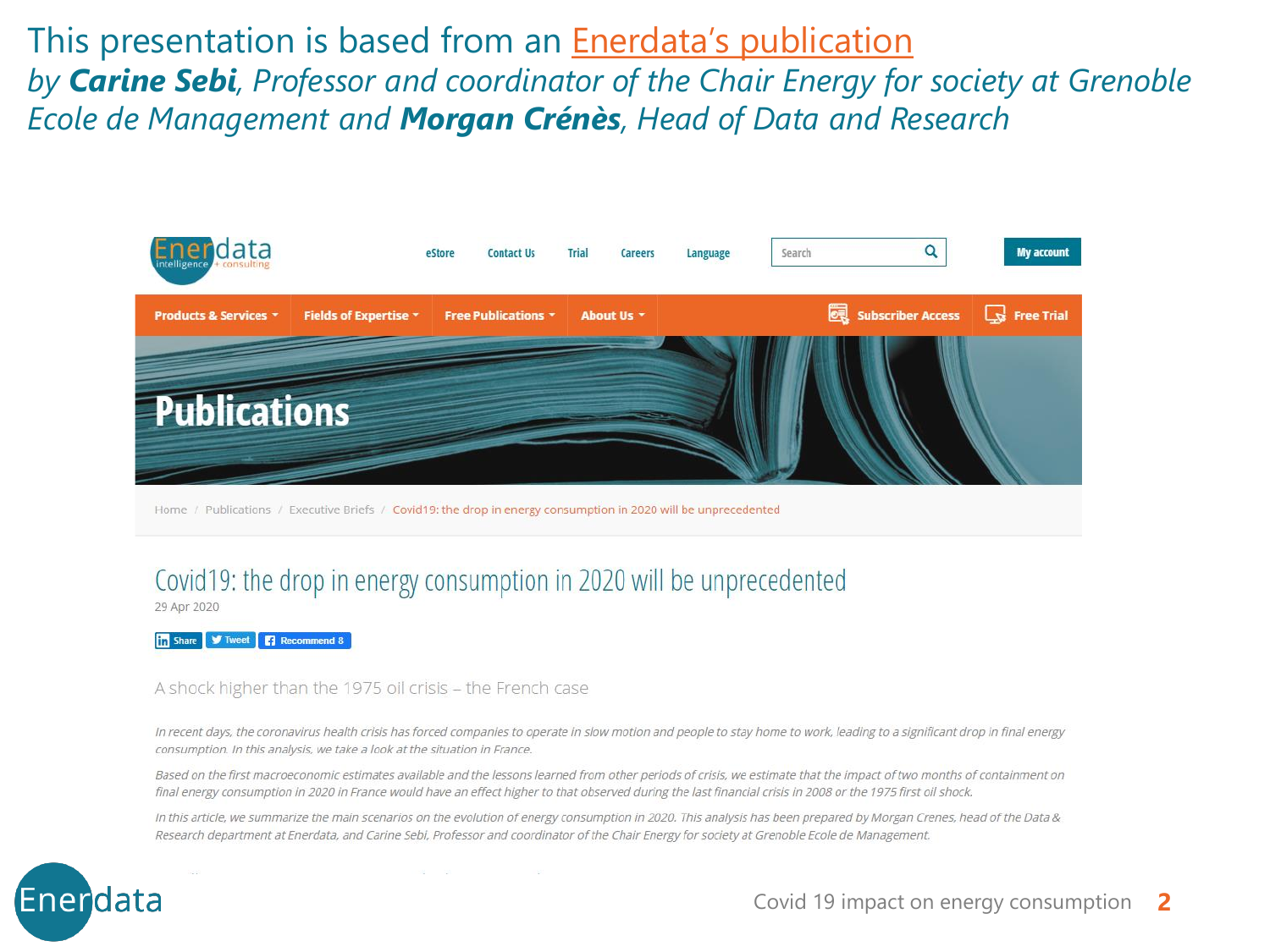# Content

- An idle economy
- Decoupling GDP growth and energy consumption?
- Methodology : lockdown and recovery
- Main results : highest drop in energy consumption in France since WWII
- Stay tuned



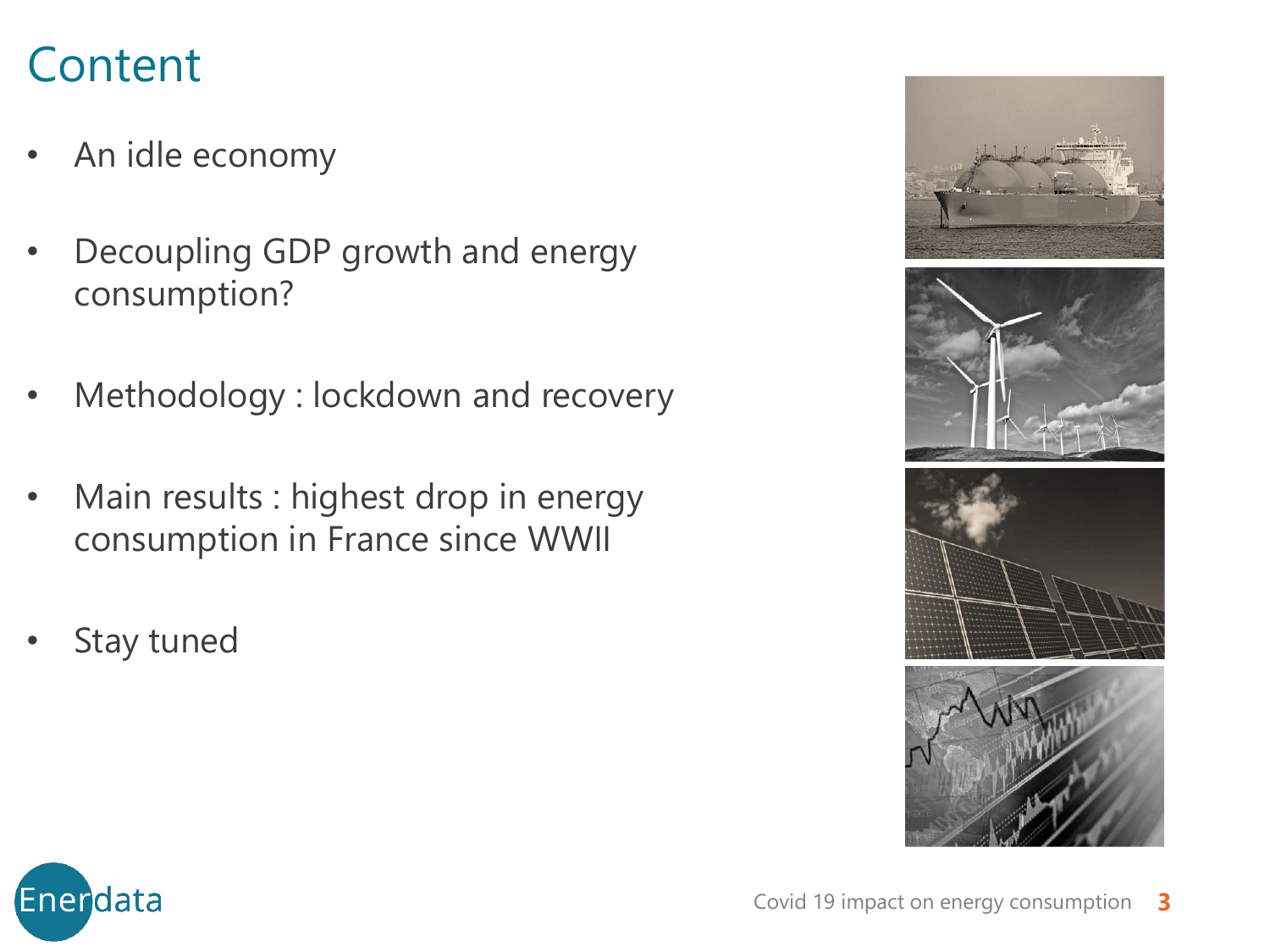# An idle economy

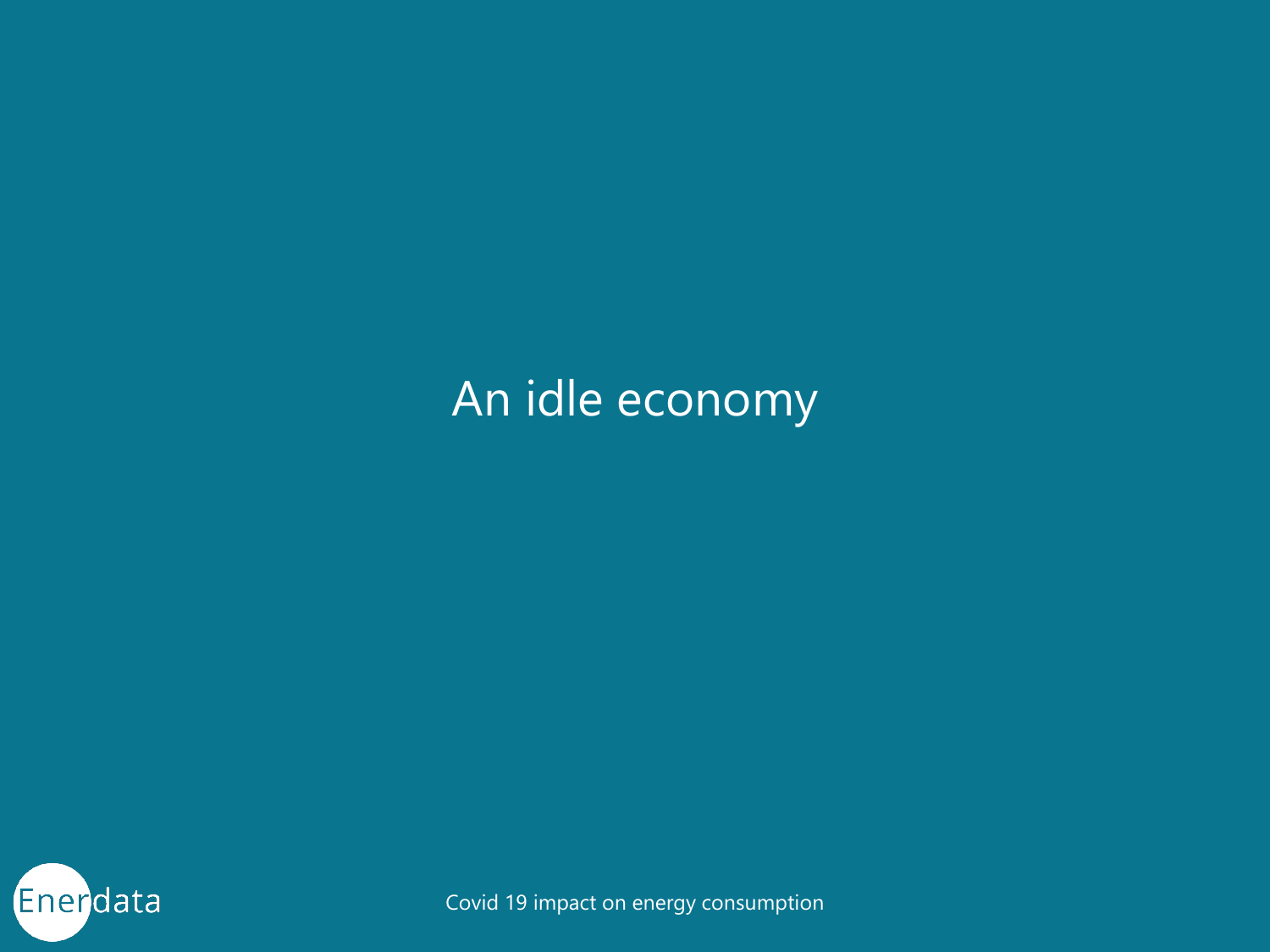# Covid 19 has stopped global economy

### **Figure 1.5. World Growth in GDP per Capita and Recessions** (Percent)



*Source: IMF, April 2020*

#### Figure 1.SF.1. Impact of the COVID-19 Outbreak (Percent)



#### 1. Impact on Commodity Prices

*Source: IMF, April 2020*



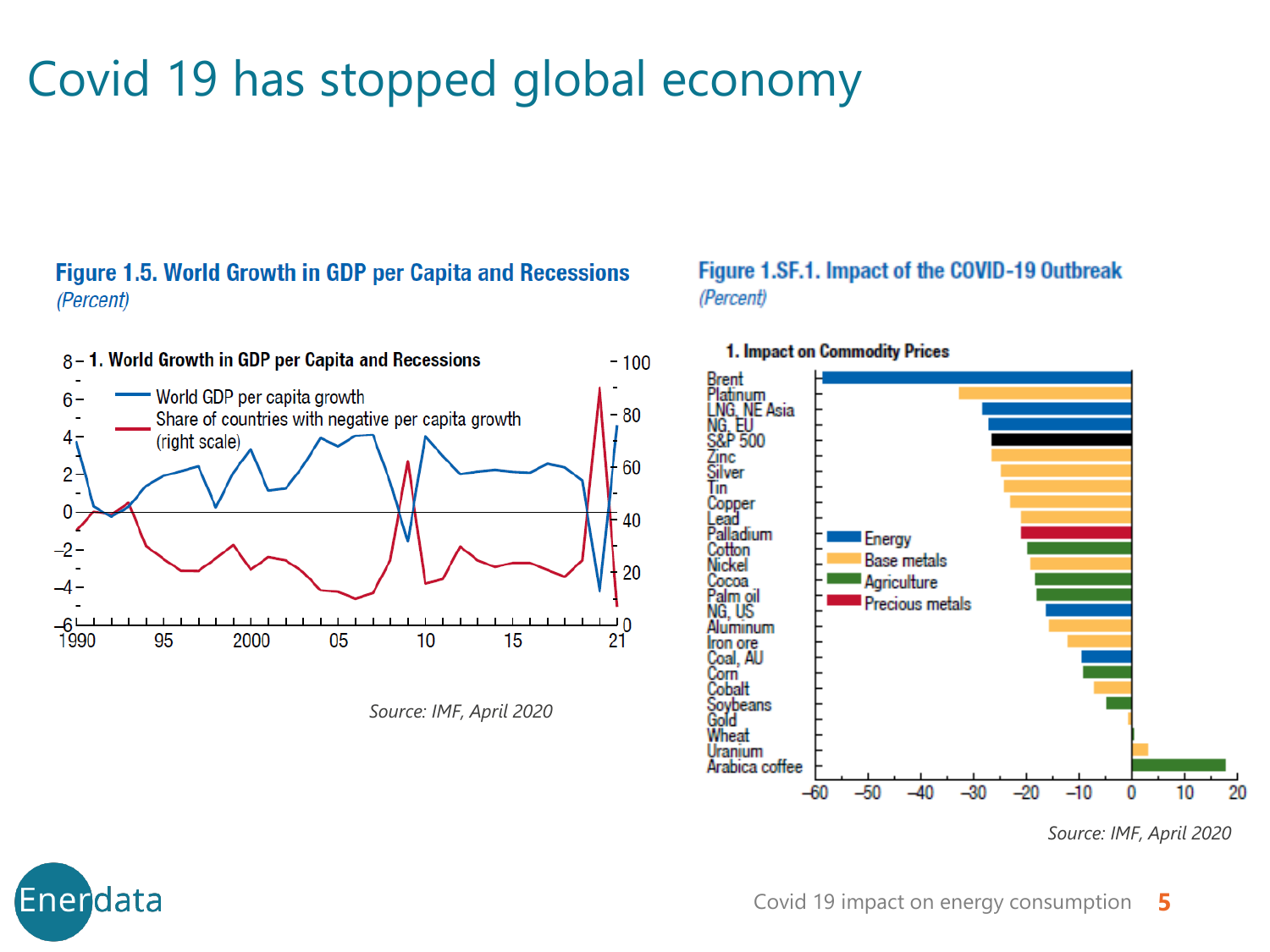GDP forecast for french economy going grom bad to worse as sanitary crisis expand



- Mid April IMF has planned a -3% growth globally (-6% for advanced economy)
- Emerging Asia the only region with a positive growth rate  $(+1%)$

# Enerdata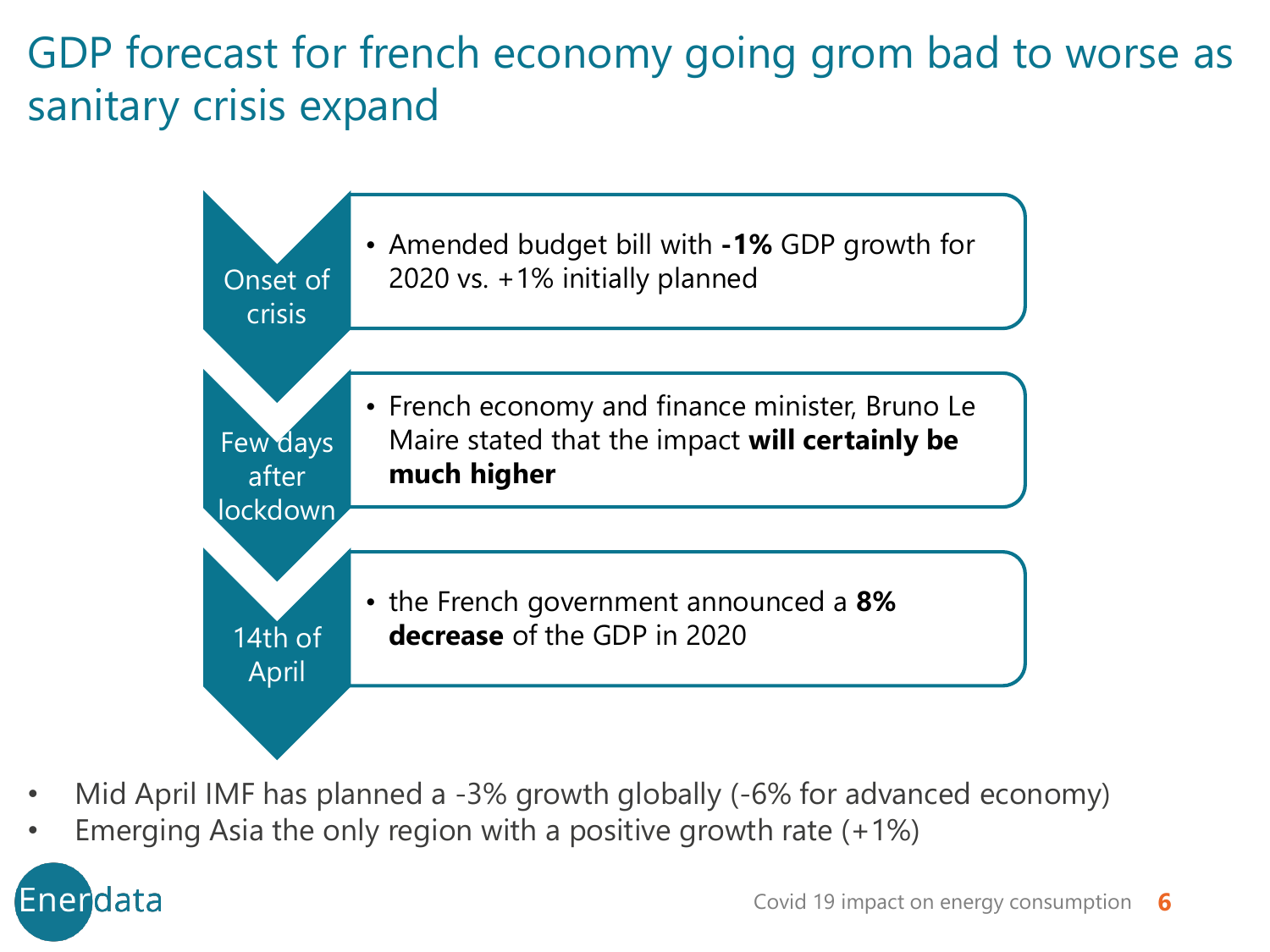# Decoupling GDP growth and energy consumption?

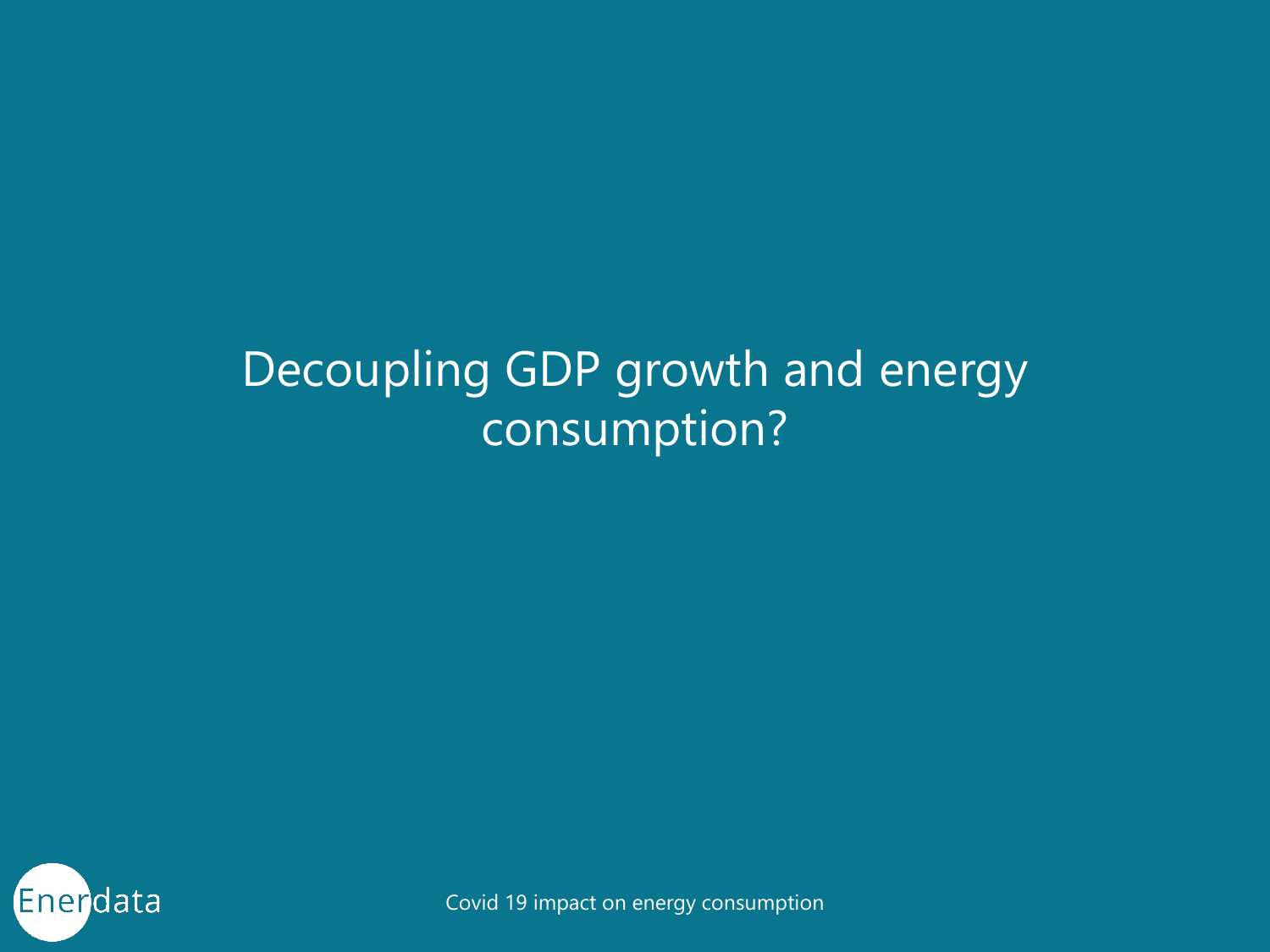## For the past decades growth in energy consumption has supported economic growth at the global level





*Source: Enerdata, [Global Energy and CO2 data](https://www.enerdata.net/research/energy-market-data-co2-emissions-database.html)*

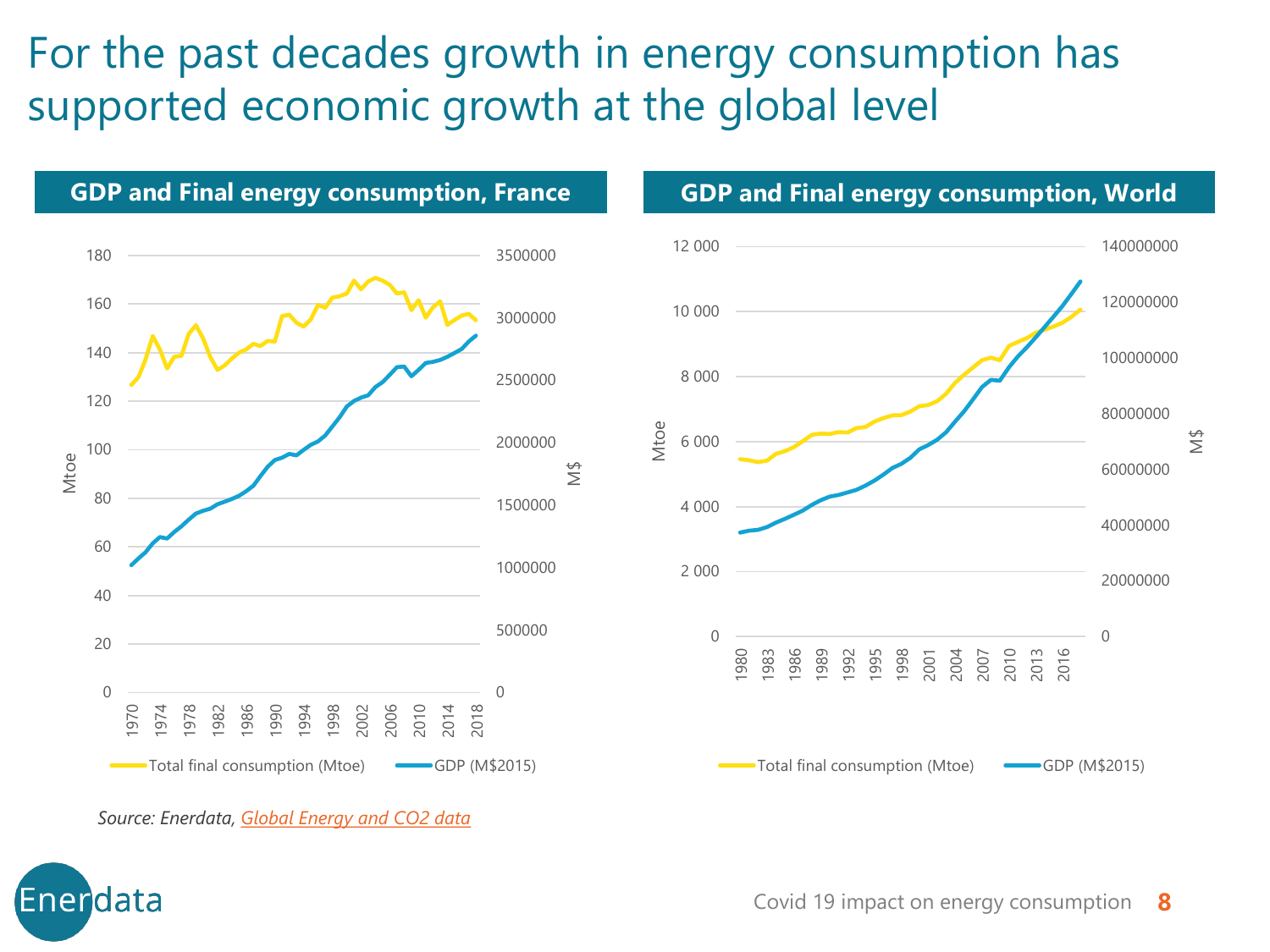Energy intensity is not decreasing at a sufficient pace to achieve Paris agreement objectives



2000 2001 2002 2003 2004 2005 2006 2007 2008 2009 2010 2011 2012 2013 2014 2015 2016 2017 2018

*Source: Enerdata, [Global Energy and CO2 data](https://www.enerdata.net/research/energy-market-data-co2-emissions-database.html), [EnerFuture](https://www.enerdata.net/research/forecast-enerfuture.html)*

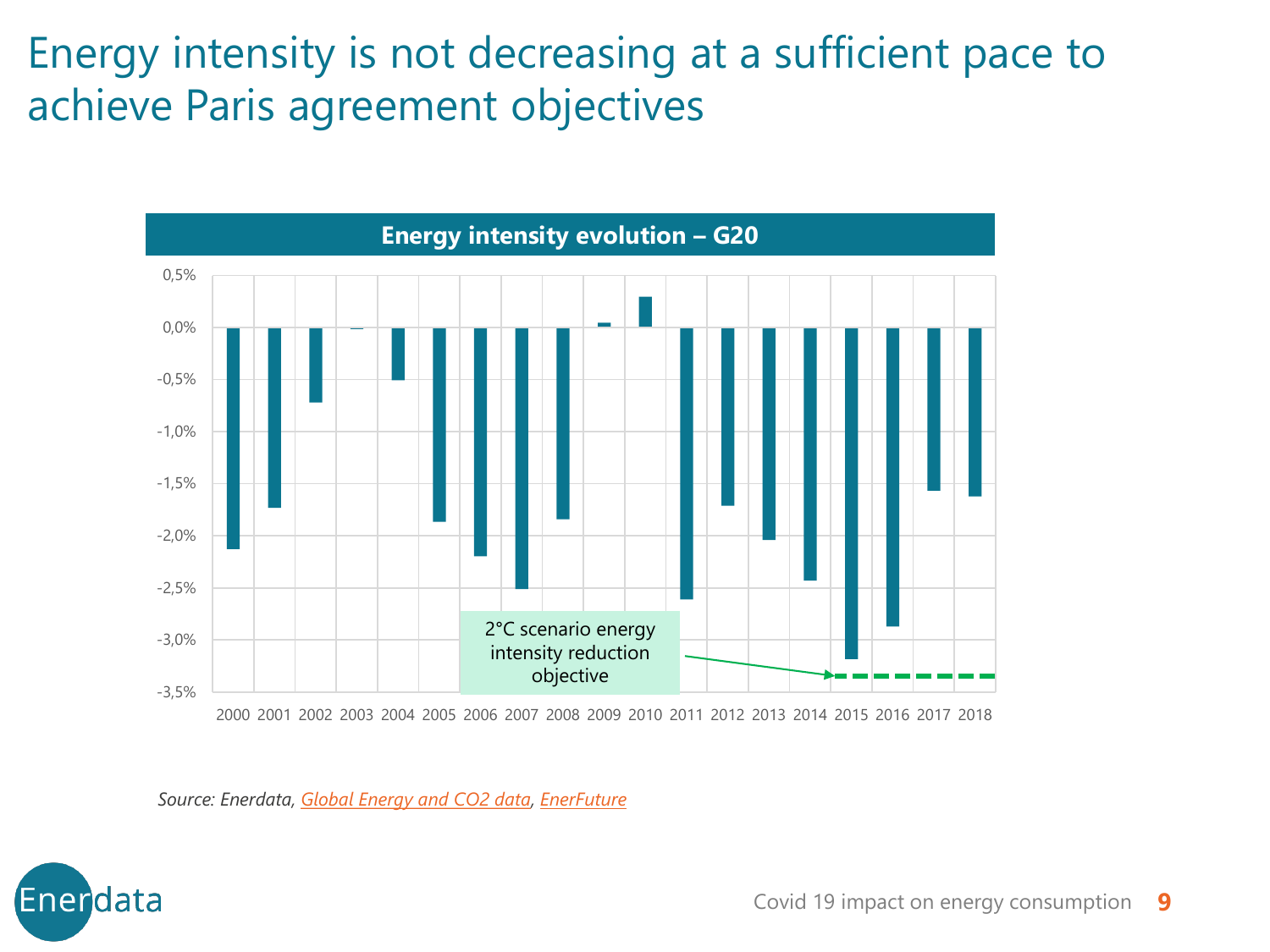# Methodology: lockdown and recovery

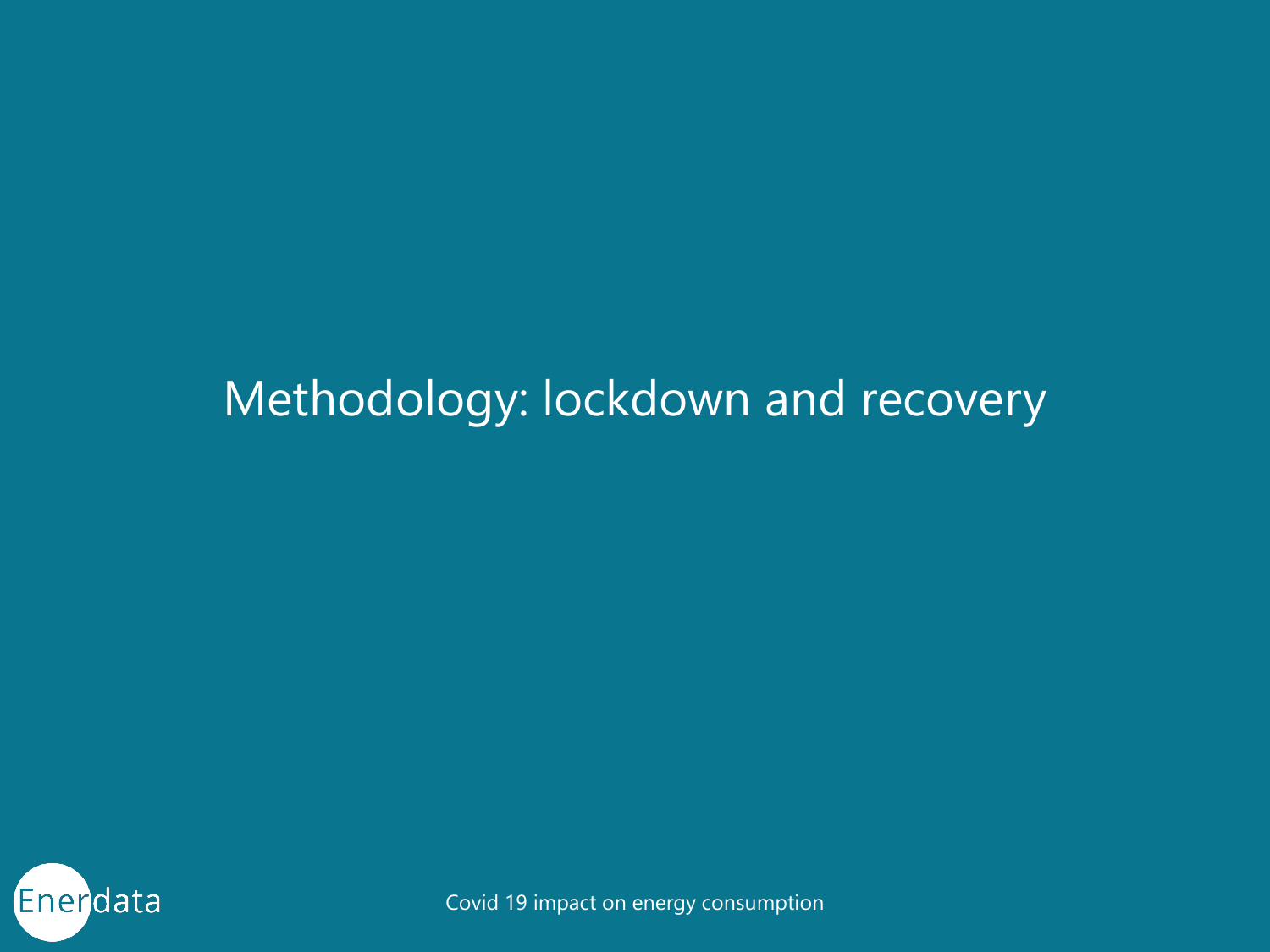# Two big uncertainties

- Total lockdown duration in 2020
	- Strict lockdown should last **two months** based on Friday 7th of May government statement
	- But uncertainty around total lockdown phase out
	- And a potential Covid19 second wave that could trigger a second period of lockdown
- Global economy recovery
	- V shape as projected by IMF?





Source: IMF staff estimates.

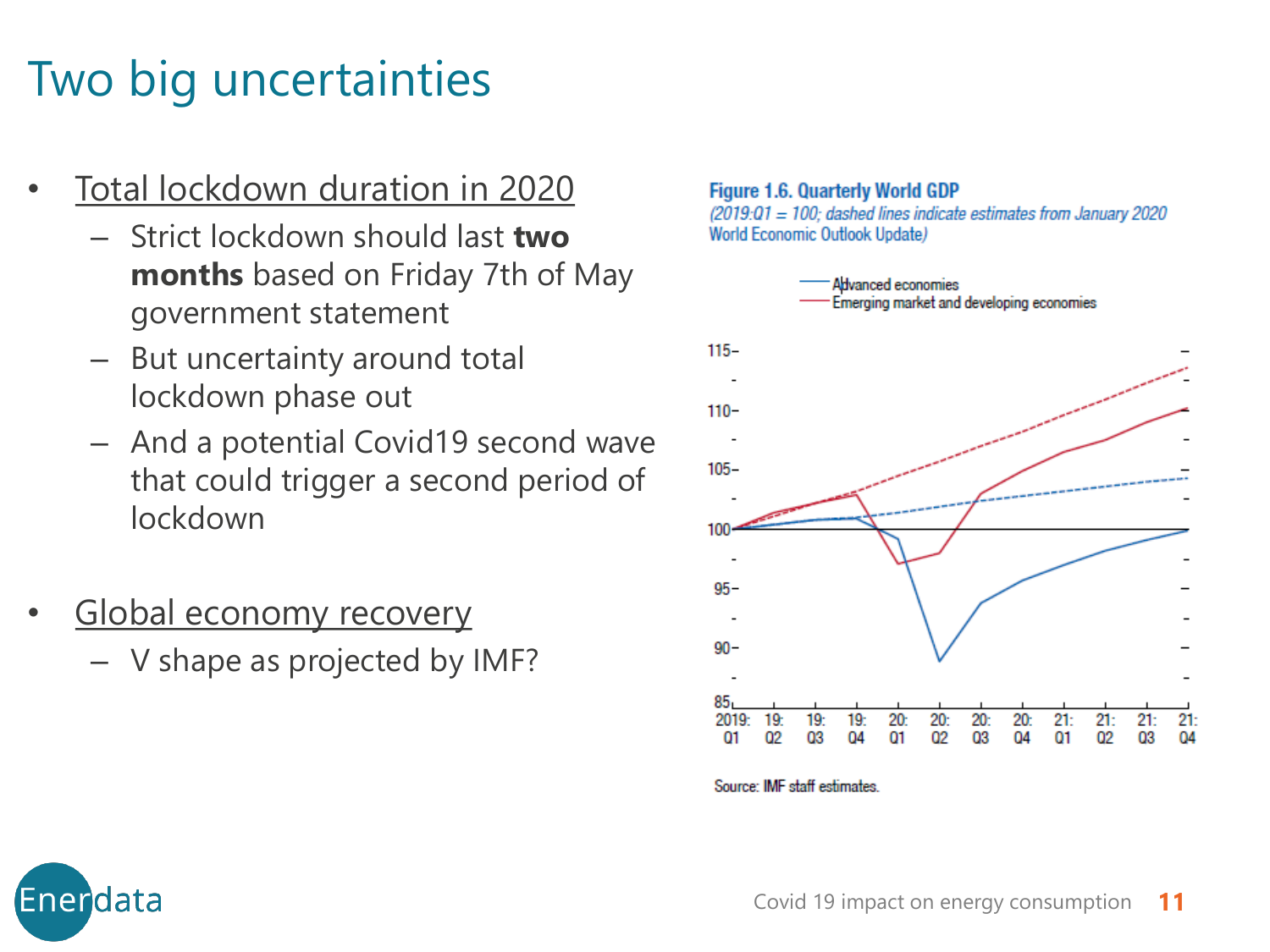Four scenarios based on the duration of lockdown and the speed of economic recovery

- Central scenario:
	- 2 months lockdown and slow recovery =>8% decrease of GDP in 2020 vs. 2019

|                                  |               | <b>Hypothesis on lockdown duration</b>            |                                                   |
|----------------------------------|---------------|---------------------------------------------------|---------------------------------------------------|
|                                  |               | 2 months lockdown                                 | <b>3 months lockdown</b>                          |
| Speed of<br>economic<br>recovery | <b>Fast</b>   | <b>Scenario 1</b><br>$(2020$ GDP growth = $-5\%)$ | <b>Scenario 2</b><br>$(2020$ GDP growth = $-8\%)$ |
|                                  | <b>Slower</b> | <b>Scenario 3</b><br>$(2020$ GDP growth = -8%)    | Scénario 4<br>$(2020$ GDP growth = -11%)          |

*Source: Enerdata from INSEE*

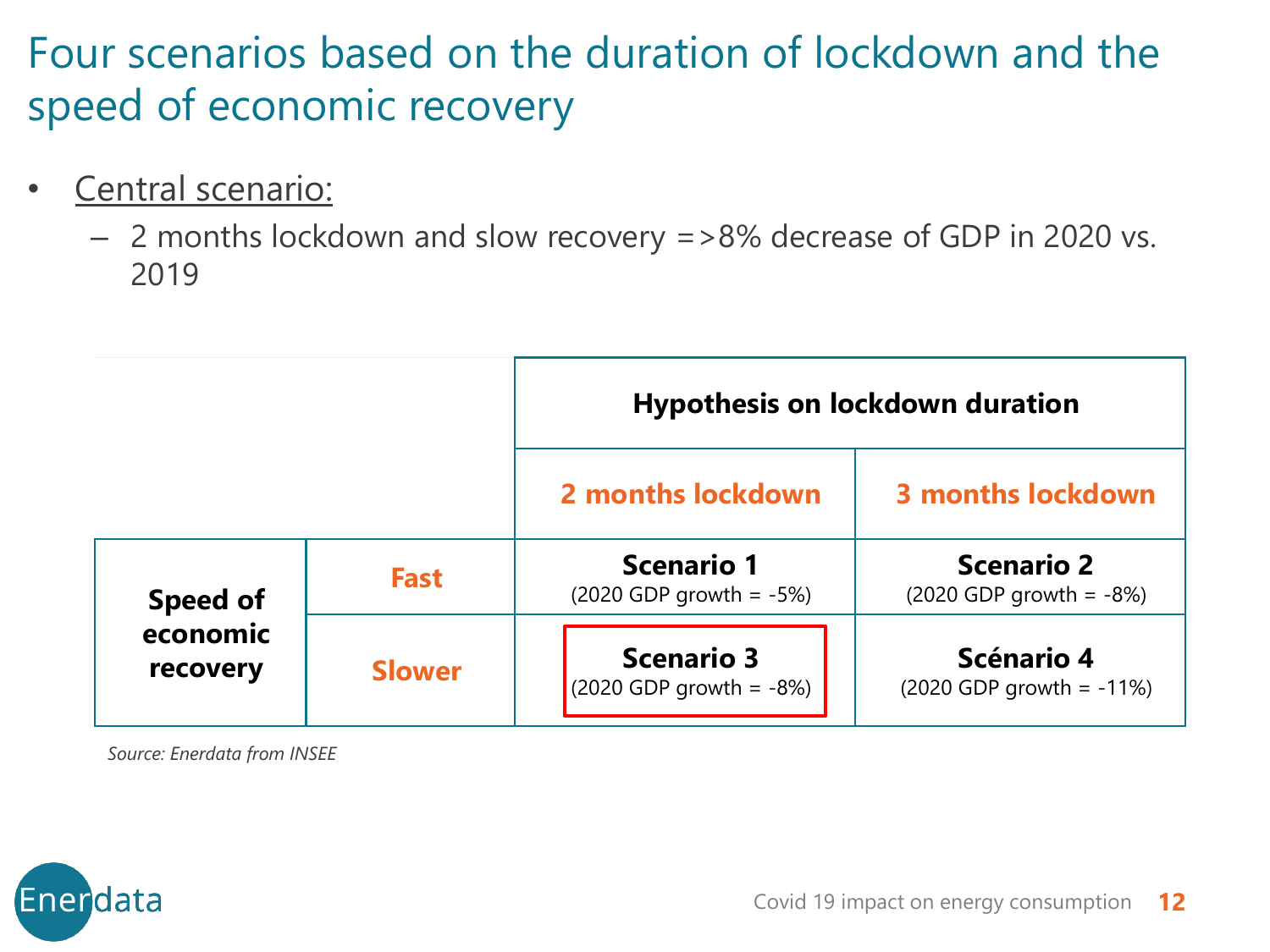## Energy consumption impacted by both lockdown and progressive economic recovery

## • **Lockdown:**

- **Impact on energy consumption:**
	- Large impact on passager transportation
	- Industry and tertiary buildings significantly impacted
	- But some energy consumption transfer from tertiary to residential buildings

## – **Methodology:**

- Simple assumption: energy consuption decrease in line with activity reduction
- Observation/expertise for transport
- Industry and buildings energy consumption decrease estimated from electricity consumption (real time data from RTE, the French TSO)

## • **Post lockdown progressive economic recovery**

- **Impact on energy consumption:**
	- Less structural changes than for lockdown
	- Gradual return to « normal » lifestyle

## – **Methodology**

Enerdata

- Based on Energy consumption/GDP elasticity
- Estimated from last economic crisis: 2009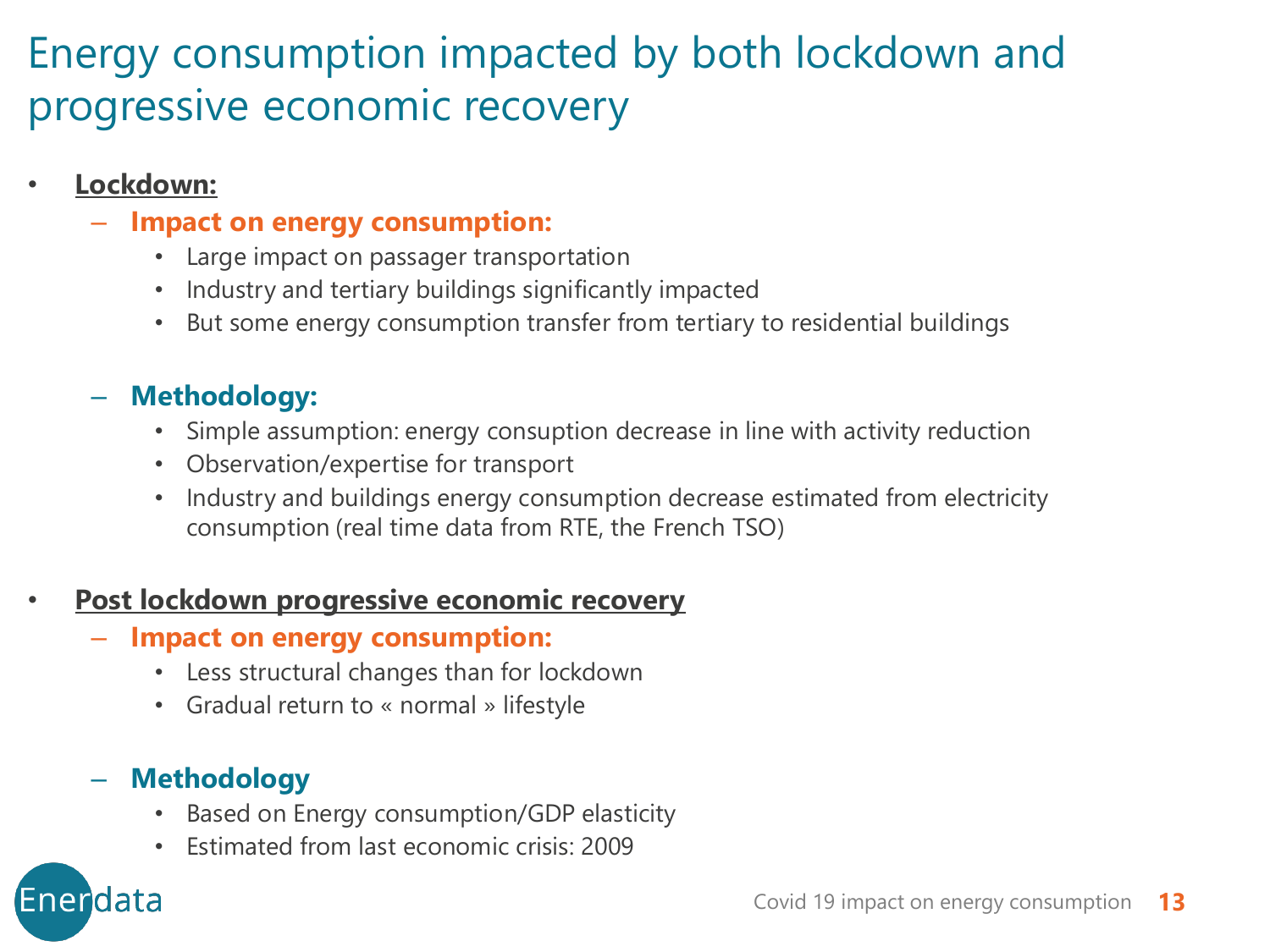# Transportation significantly impacted



**Share of final consumption, France Activity change, lockdown, France** 



*Source: Enerdata, [Global Energy and CO2 data](https://www.enerdata.net/research/energy-market-data-co2-emissions-database.html) Source: Enerdata, [Global Energy and CO2 data,](https://www.enerdata.net/research/energy-market-data-co2-emissions-database.html) own calculations*

Enerdata

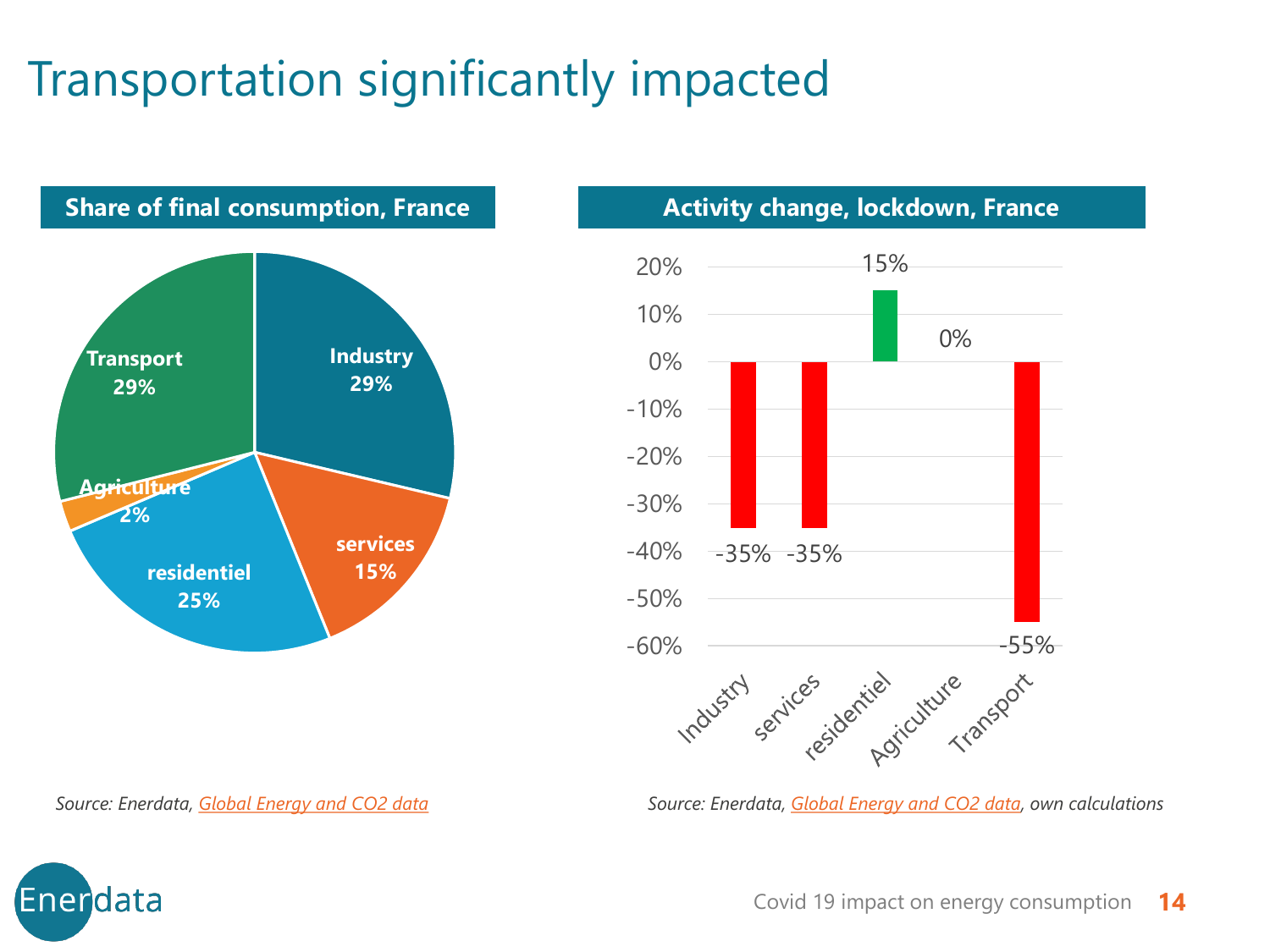# Highest drop in energy consumption in France since WWII

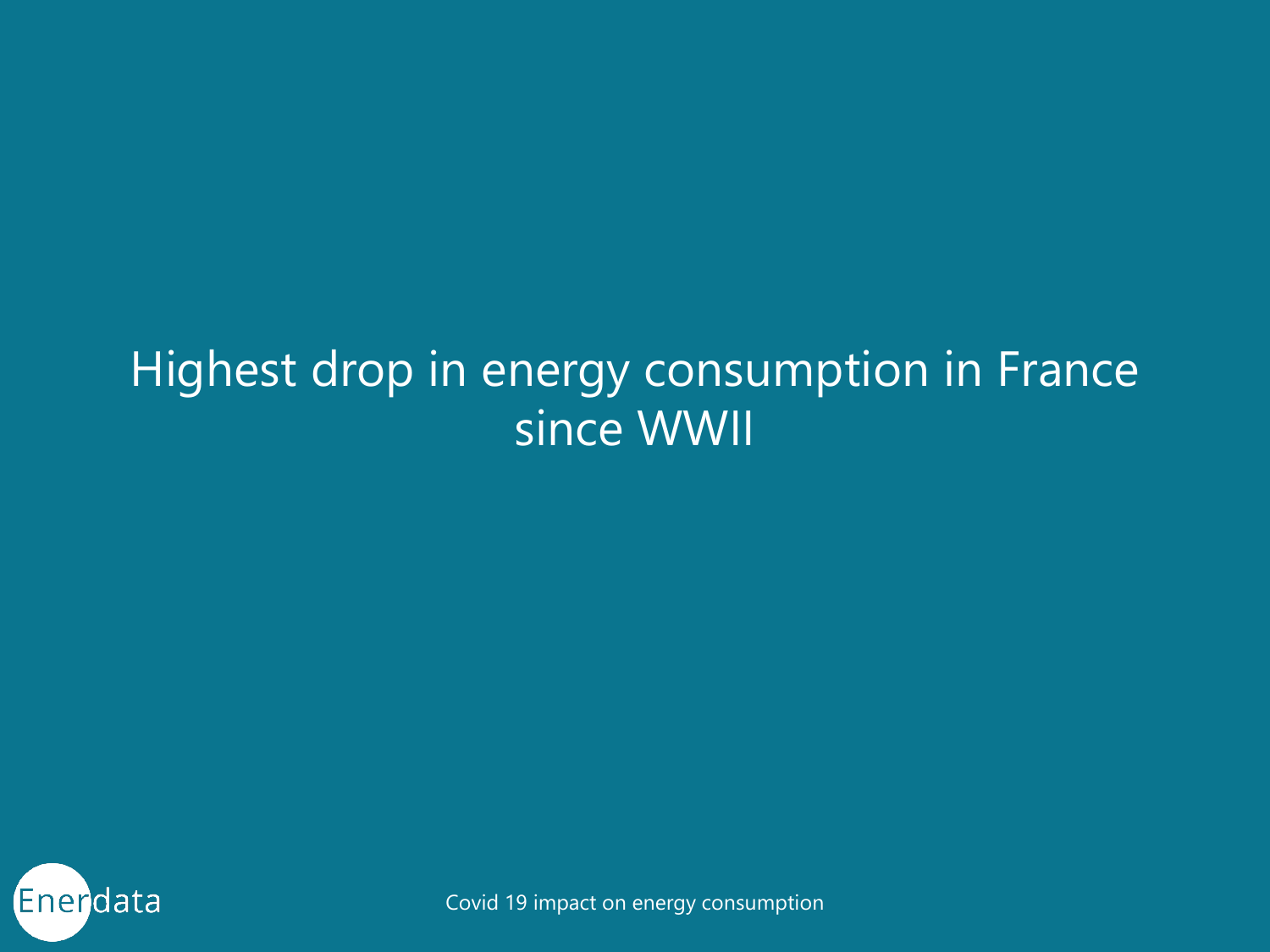# An unprecedented drop in energy consumption



*Source: Enerdata, [Global Energy and CO2 data](https://www.enerdata.net/research/energy-market-data-co2-emissions-database.html), own calculations*

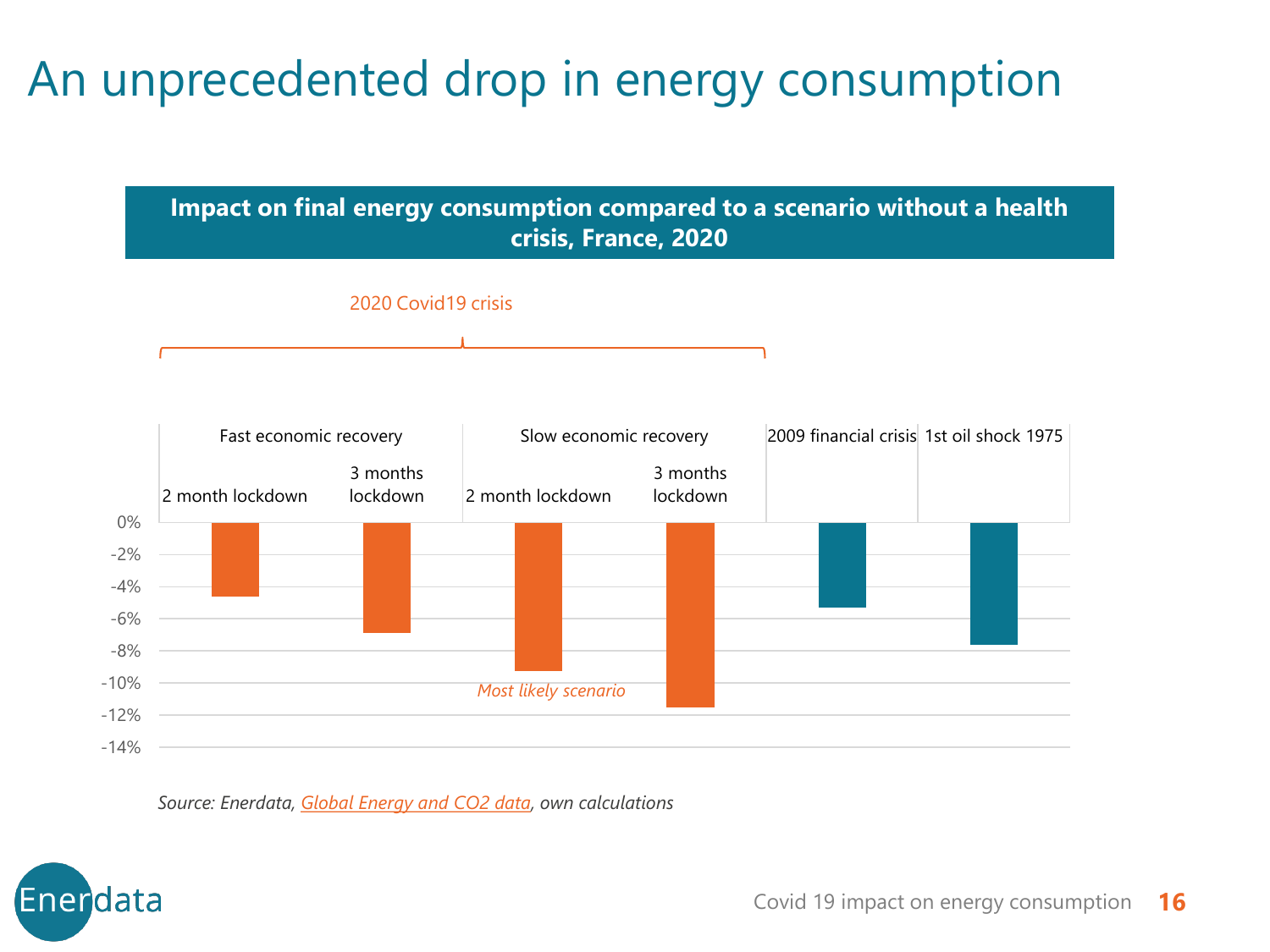# Annual French  $CO<sub>2</sub>$  emissions reductions required for a 2 $^{\circ}$ C scenario =  $2/3$  of Covid19 impact on 2020 CO<sub>2</sub> emissions

**CO<sup>2</sup> energy related emissions growth, France, 2020**



*Source: Enerdata, [Global Energy and CO2 data](https://www.enerdata.net/research/energy-market-data-co2-emissions-database.html), [EnerFuture](https://www.enerdata.net/research/forecast-enerfuture.html)*

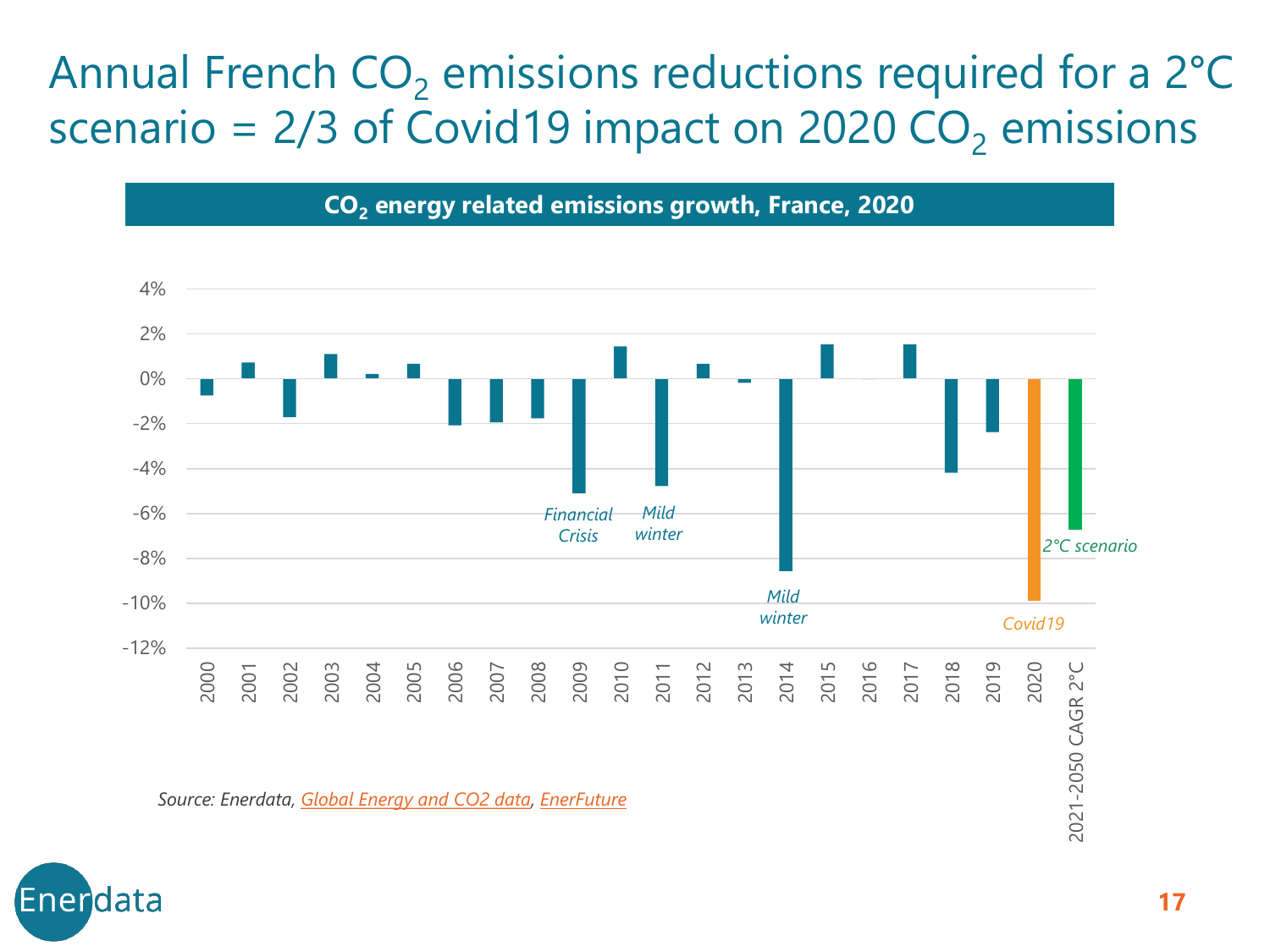# Stay tuned

- Enerdata will release its annual Global Energy Trend publication and webinar at the end of May:
	- 2019 consolidated energy key figures
	- $-$  2019 energy related  $CO<sub>2</sub>$  emissions
	- 2020 estimation at global level + focus on several countries
	- Mid term scenarios prospective analysis : energy transition & a post Covid world
- More publications and key data already available
	- [Global Energy Statistical](https://www.enerdata.net/publications/world-energy-statistics-supply-and-demand.html) Yearbook
	- [EnerOutlook](https://www.enerdata.net/publications/energy-outlook-tool.html)
	- [Executive briefs](https://www.enerdata.net/publications/executive-briefing/covid-19-energy-consumption.html)